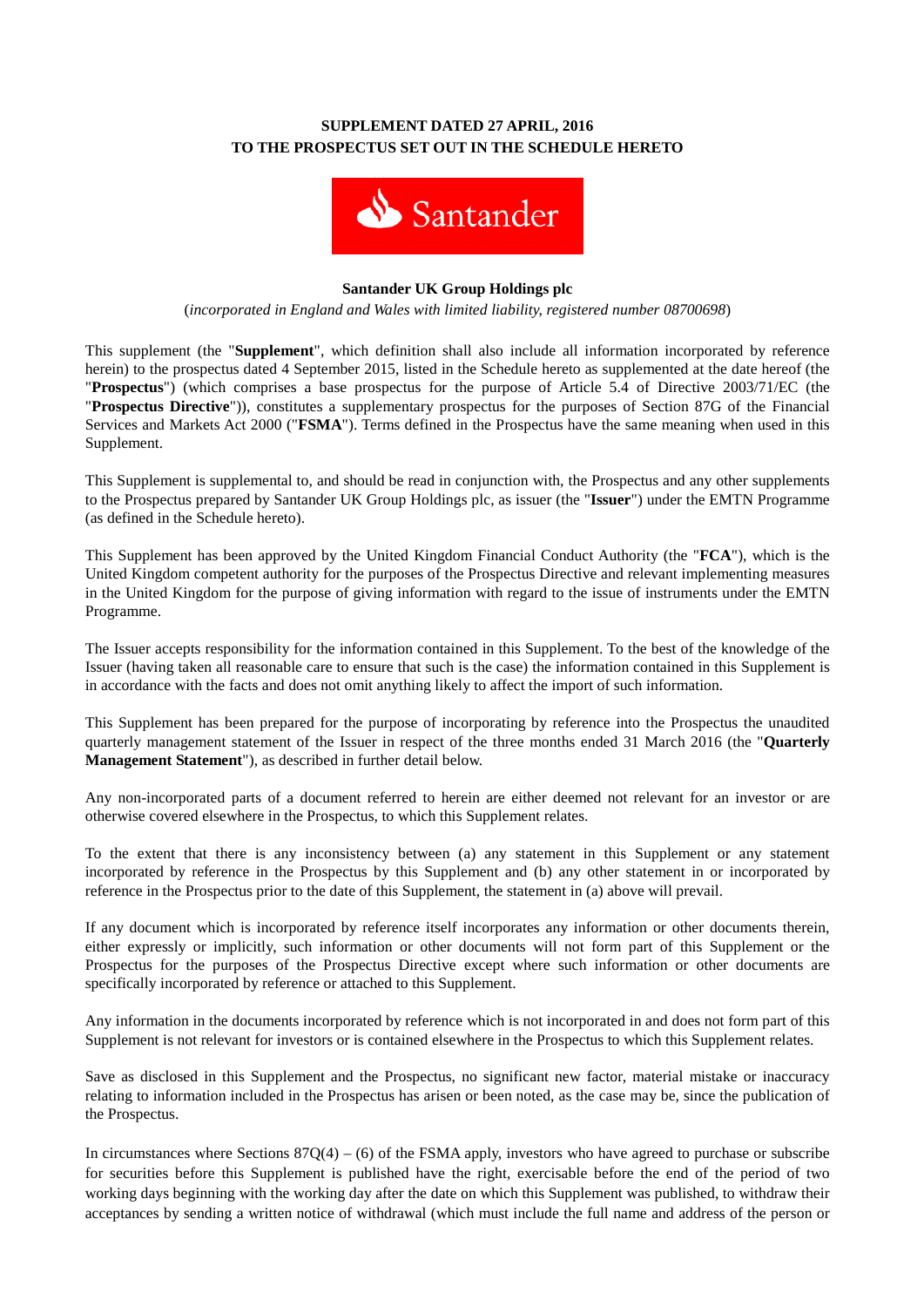entity wishing to exercise such statutory withdrawal right and identify the transferable securities to which that statutory withdrawal right relates) by electronic mail to [wholesalemarketslegal@santandergbm.com.](mailto:wholesalemarketslegal@santandergbm.com)

## **PUBLICATION OF QUARTERLY MANAGEMENT STATEMENT**

On 27 April 2016, the Issuer published its Quarterly Management Statement.

Such Quarterly Management Statement, except for the contents of Appendix 4 appearing on page 24, is hereby incorporated in, and forms part of the Prospectus.

A copy of the Quarterly Management Statement has been submitted to the National Storage Mechanism (available for viewing at: [http://www.morningstar.co.uk/uk/NSM\)](http://www.morningstar.co.uk/uk/NSM).

The Quarterly Management Statement is also available for viewing at: [http://www.santander.co.uk/uk/about-santander](http://www.santander.co.uk/uk/about-santander-uk/investor-relations/santander-uk-plc/)[uk/investor-relations/santander-uk-plc/.](http://www.santander.co.uk/uk/about-santander-uk/investor-relations/santander-uk-plc/)

#### **GENERAL**

This Supplement will be published on the website of the London Stock Exchange at the following link: [http://www.londonstockexchange.com/exchange/news/market-news/market-news-home.html.](http://www.londonstockexchange.com/exchange/news/market-news/market-news-home.html)